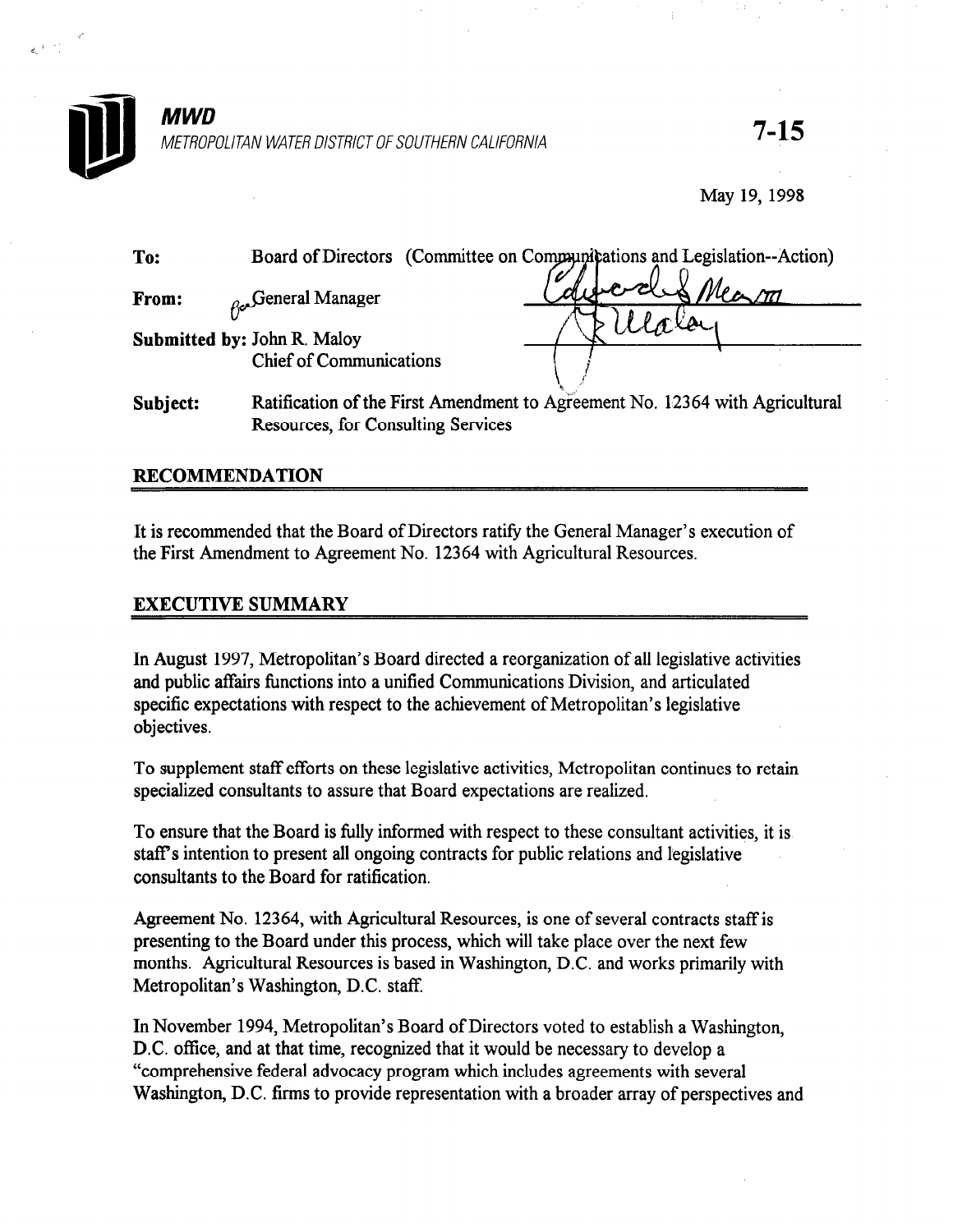contacts.. ." As a result of that Board decision, Metropolitan has contracted with Agricultural Resources since 1996. Agricultural Resources provides strategic counsel on relations with federal legislators and their staffs and assists Metropolitan with its coalition development efforts.

## DETAILED REPORT

In August 1997, Metropolitan's Board directed a reorganization of all legislative activities, as well as traditional public affairs functions, into a unified Communications Division. At that time, the Board articulated its specific expectations with respect to the achievement of Metropolitan's legislative objectives. To supplement staff efforts on these legislative activities, Metropolitan has continued to retain consultants with particular expertise in legislative process and/or water policy to assure that Board expectations are realized.

To ensure that the Board is fblly informed with respect to these consultant activities, it is staff's intention to present all ongoing contracts for public relations and legislative consultants to the Board for ratification. Agreement No. 12364, with Agricultural Resources, is one of several contracts that staff will present to the Board under this process, which will take place over the next few months.

In November 1994, Metropolitan's Board of Directors voted to establish a Washington, D.C. office to strengthen our outreach efforts to federal legislators and regulatory agencies. As a part of these efforts, Metropolitan's Board recognized that it would be necessary to develop a "comprehensive federal advocacy program which includes agreements with several Washington, D.C. firms to provide representation with a broader array of perspectives and contacts in order to increase the scope and effectiveness of Metropolitan's activities and influence."

As a result of this prior Board action, Metropolitan has contracted with Agricultural Resources since November 1996. This contract was awarded on a sole-source basis, with a maximum payable of \$45,000, including expenses, for the initial 12-month period. Under a First Amendment, which became effective in November 1997, the maximum payable continues to be \$45,000 per year. The annual renewal provision of this First Amendment is consistent with Metropolitan's policies for securing consulting and professional services which will be required on an ongoing basis. The consultant is paid on a monthly retainer basis, plus expenses.

Agricultural Resources' principal, David Weiman, provides services in the following areas:

- 1. Developing strategy to pursue legislative and regulatory goals at the federal level; and
- 2. Assisting Metropolitan in its coalition development efforts.